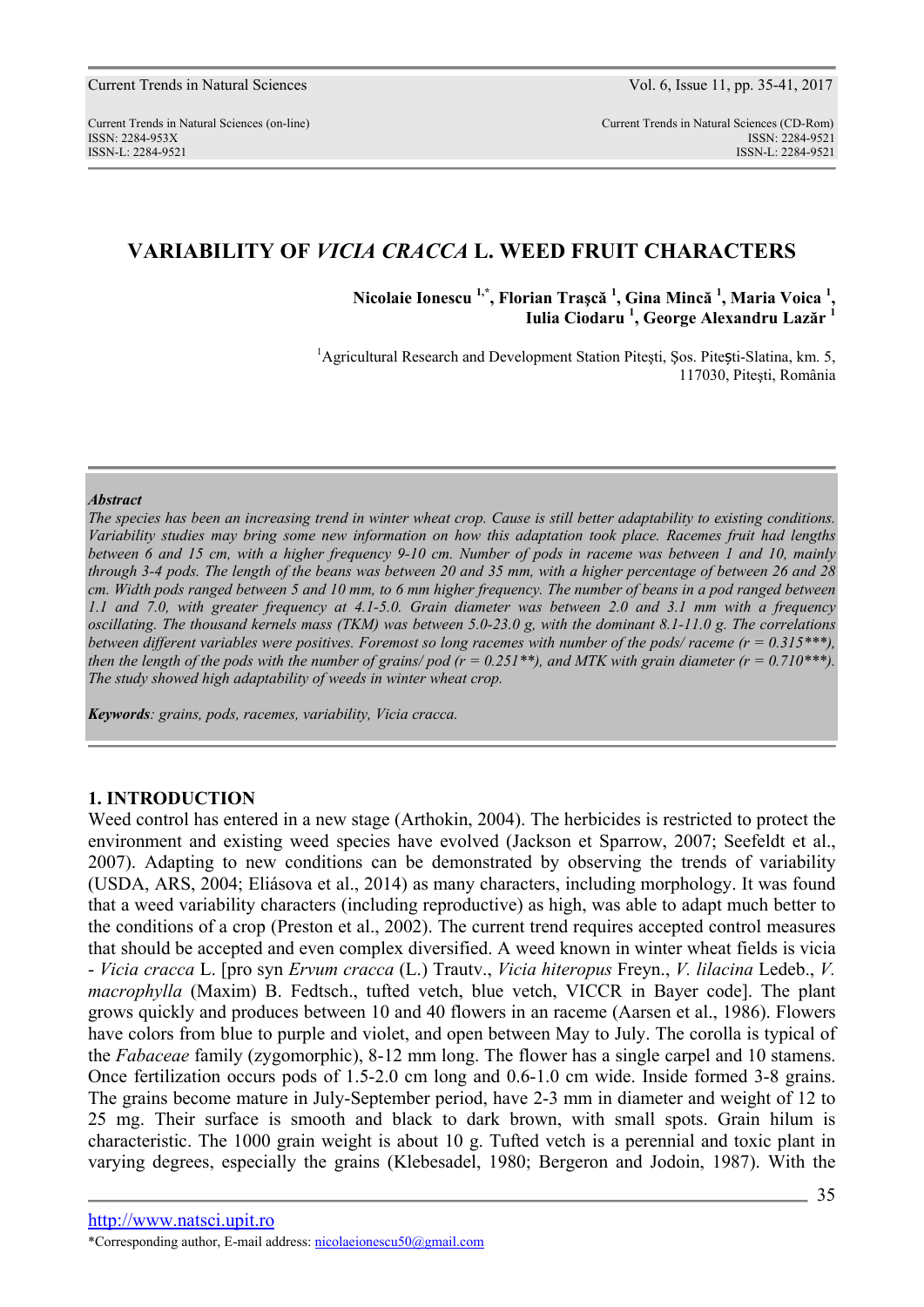birthplace Europe and Asia (USDA, ARS, 2004), the species prefers autumn cereals, although increases on the edge of fields and as fallow lands (Preston et al., 2002). With its tendrils weed climbing and flowering on the wheat strains, being visible. By performing measurements in different conditions of vegetation, it might bring some new elements in the description of this weed species prevalent in Agriculture. In the winter wheat crop the pods and beans maturation in late June and early July period. In the present study we analyzed in the final stage: the length of the racemes, the number of pods from a inflorescence, weight of the raceme pods, pod length and width, the number of grains from raceme and grains weight/raceme. For grains were determined: diameter, the number from a pod, and its absolute weight.

## **2. MATERIALS AND METHODS**

Measurements were performed at the beginning of July the last three years (2014-2016) on *V. cracca* mature plants. The specific actions made were:

1.Choose of the samples:

i)were elected areas under winter wheat crop well infested with the weed, ii)were harvested 100 mature fruits/racemes, one by one every ten steps going diagonal zigzag, like in the weed mapping system and were placed in bags, iii)they were brought into the laboratory and were kept for a period of maturation (two weeks), iv)after that were determined: the raceme length (in the place of attachment to the top), the number and weight of pods formed/fruit. The length, width, number of grains in a raceme and its total weight. Grains formed were determined number from a pod (the pod from middle fruit), grain diameter and thousand grains weight (TGW).

2.Histograms make: for express the variability, some determinations have settled by class intervals, the other values were used as such. Excel was used. Study has highlighted several aspects like modal values (highest frequencies), variability within ranges of characters studied, and expression of the plant ecotype.

3.Studied correlations between all characters: was used Excel, were obtained correlation coefficients (r). The significance of these coefficients obtained was compared with Erna Weber  $r_{\text{max}}$ values for 5%, 1% and 0.1% transgression probability levels.

4.Statistical analysis: was done on the strings of variation (by 100 values), analysis of variance was used-Anova test, formulas used were:  $\bar{a} = \frac{\Sigma x}{n}$ , where  $\bar{a}$  = media of determinations, and x = the

values,  $S^2$  (variance) =  $\frac{1}{\pi} \left[ \Sigma x^2 - \frac{\Sigma x}{\pi} \right]$ . S (standard error) =  $\sqrt{S^2}$ , and S % (variation coefficient)

$$
=\frac{2}{3}100.
$$

Finally it was developed a summary of the data on the study of variability characters for fruits and beans of *V. cracca*, established by determinations.

## **3. RESULTS OBTAINED**

Variability of *V. cracca* fruits. The plant forms raceme filled with flowers visible in the field of winter wheat. After flowering pods are formed and define the specificity of fruit/raceme. By measuring the length of raceme at clamping to the top they were found some aspects (figure 1). The racemes in full bloom are specific (figure 2). The modal value ranged from a maximum length of 9.1-10 cm (25%). The limits of variation of this character were between 6.1 and 15 cm. Shorter raceme of 6.1-7 cm were 3% frequency, while the longest between 13.1-15 were a total of 9%. Pods number from a raceme was between 1 and 10. The modal value shows that the highest frequency had 3-4 pods (58%), followed by the 1-2 pods (20%), and then with 5-6 pods (19%).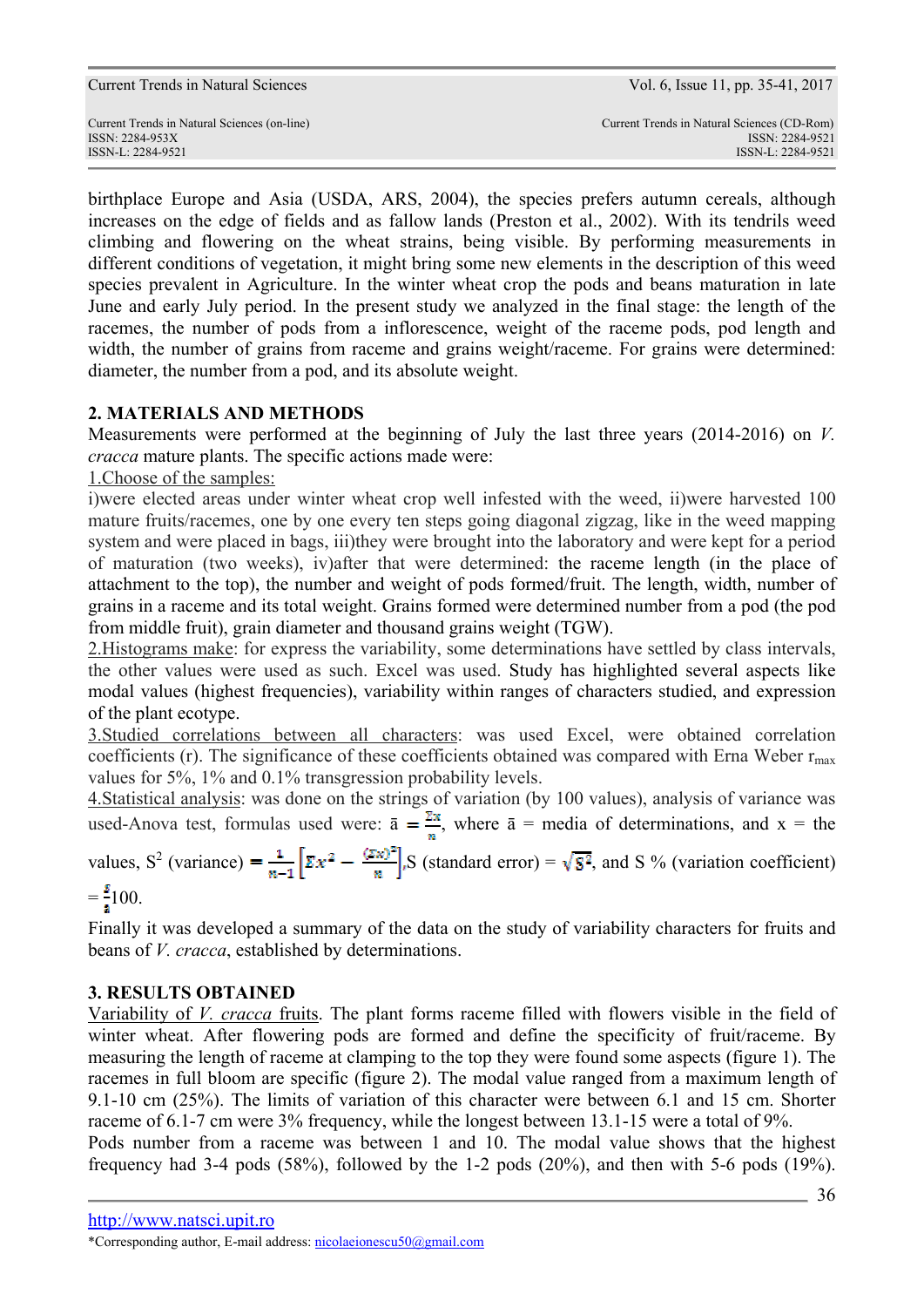| <b>Current Trends in Natural Sciences</b> |  |  |  |
|-------------------------------------------|--|--|--|
|-------------------------------------------|--|--|--|

Vol. 6, Issue 11, pp. 35-41, 2017

Current Trends in Natural Sciences (on-line) Current Trends in Natural Sciences (CD-Rom) ISSN: 2284-953XISSN: 2284-9521 ISSN-L: 2284-9521 ISSN-L: 2284-9521

Raceme with 7-10 pods were only 3% of total (figure 3). After counting, the pods from each raceme were weighted. The limits within which their weight fluctuated was 0.10 g and 0.70 g (figure 4). Modal value was 0.21-0.30 g. The lightest pods of 0.10 g were under 3%, and the heaviest of 0.70 g, were only 4%.

Pods dimensions refer to the length and width that they had. Pods form is spear almost flattened, brown, sometimes black dot. The sizes may be between 20 to 30 mm long and 5-6 mm wide. From determinations the pods had 20-35 mm length and 5-10 mm width. The modal value of the length of the pods was 26-28 mm (39%) (figure 5).







 *Figure 3. Frequency of pods number/raceme Figure 4. Frequency of pods weight/raceme* 







*Figure 1. Frequency of raceme length* Figure 2. Picture of V. cracca weed flowers





The lengths of 23-25 mm were cluster of frequency 27%. Pods with 20-22 m long were 8%, and 35 mm only 1%. The width of the pods was variable, commonly up to 10 mm. From tests carried out it has been found that the modal value was 6 mm (40%) (figure 6). The limits of variation of the pods width were between 5 and 10 mm. Pods of 7 mm and 8 mm had frequency of 31% and 18% respectively. The pods with 9 mm in width represented only 2%.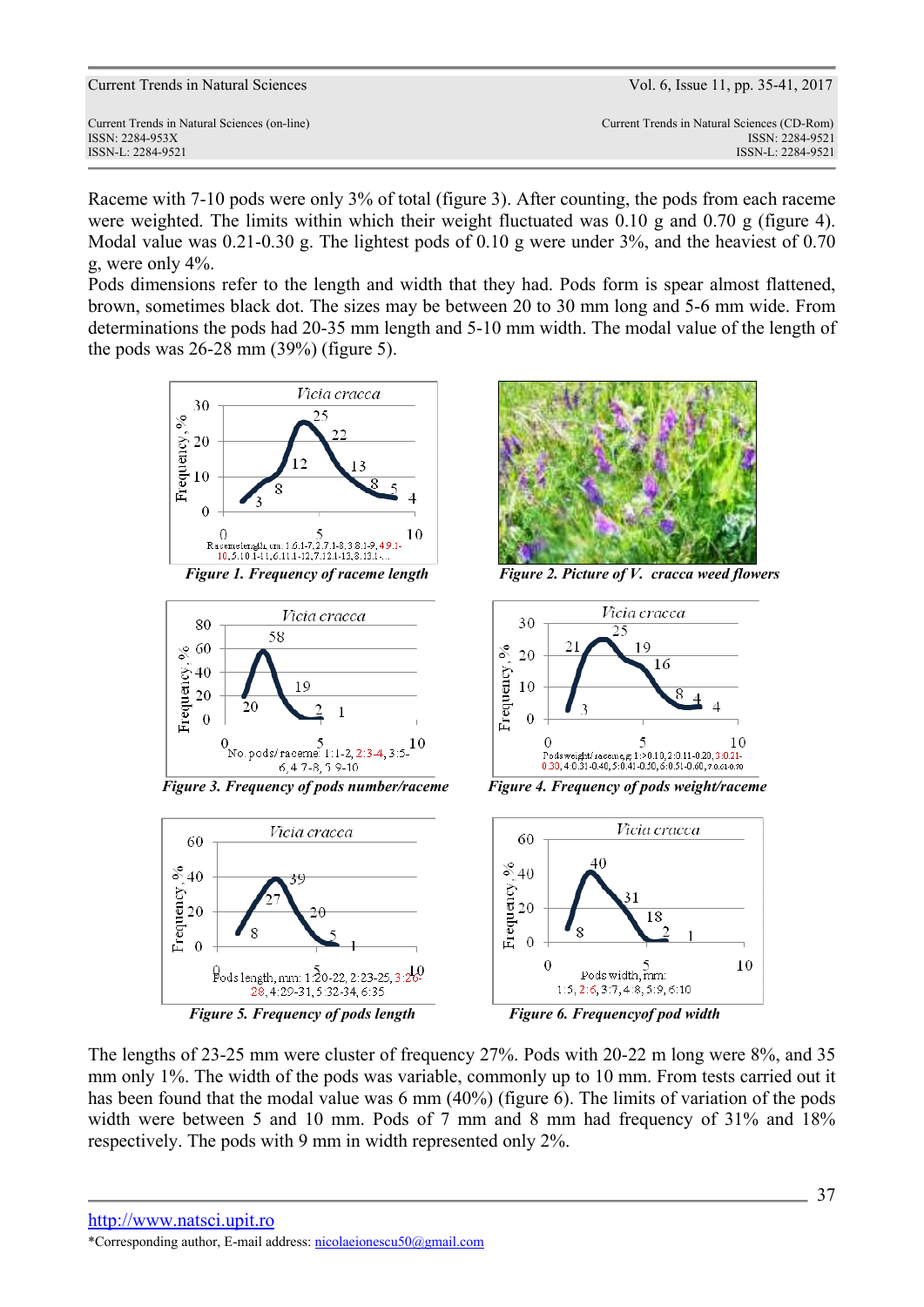| Current Trends in Natural Sciences (on-line) | Current Trends in Natural Sciences (CD-Rom) |
|----------------------------------------------|---------------------------------------------|
| ISSN: 2284-953X                              | ISSN: 2284-9521                             |
| ISSN-L: 2284-9521                            | ISSN-L: 2284-9521                           |

Variability of *V.cracca* beans. The number of grains which was formed on a raceme to be quite variable. Modal value ranged from 11 to 15 grains/raceme. The limits of the number of grains/raceme were between 5 and 40. 6-25 grains were represented 85%, that with 5 grains 4%, and 31-40 grains were 11% (figure 7). Weight of beans from a raceme was between 0.01 and 0.50 g. Higher frequency had grains of 0.11-0.20 g/raceme (34%). It was approached beans with 0.01- 0.10 g (27%) and 0.21-0.30 g (28%) (figure 8).

*V. cracca* beans have globular shape, with a diameter between 2.5 and 3.4 mm. Their color can be black, mottled, or greyish-green-brown. Determinations of grains had a diameter between 2.0 and 3.1 mm (figure 9). The variability of this trait was special in that the values were distributed almost equally inconstant between categories (figure 10).

The number of beans in a pod may be between 4 and 8. Ecotype had reviewed 1.1-7.0 grains/pod. Greater frequency was at 4.1-5.0 (40%) (figure 11). 19% had the grains between 3.1-4.0 and 5.1- 6.0/pods. Fewer and larger grains accounted for 4% of the total. The absolute weight (TMW) of thegrains was between 5 and 23 g. The distribution shows a maximum value at 8.1-11.0 g (33%), followed by category 11.1-14.0 g  $(26%)$  and that of 14.1-17.0 g  $(22%)$ . Grains with thousand mass weight (TMW) below 5 g was 3%, and 20.1-30.0 g, only 1% (figure 12).



 $\overline{\phantom{a}}$  *Figure 7. Frequency of grains number/raceme Figure 8. Frequency of grains weight/raceme* 





Figure 11. Frequency of grains number/pod





 *Figure 9. Frequency of grains diameter Figure 10. Pods and grains of V. cracca weed* 



*Figure 12. Frequency of thousand grains weight, TGW*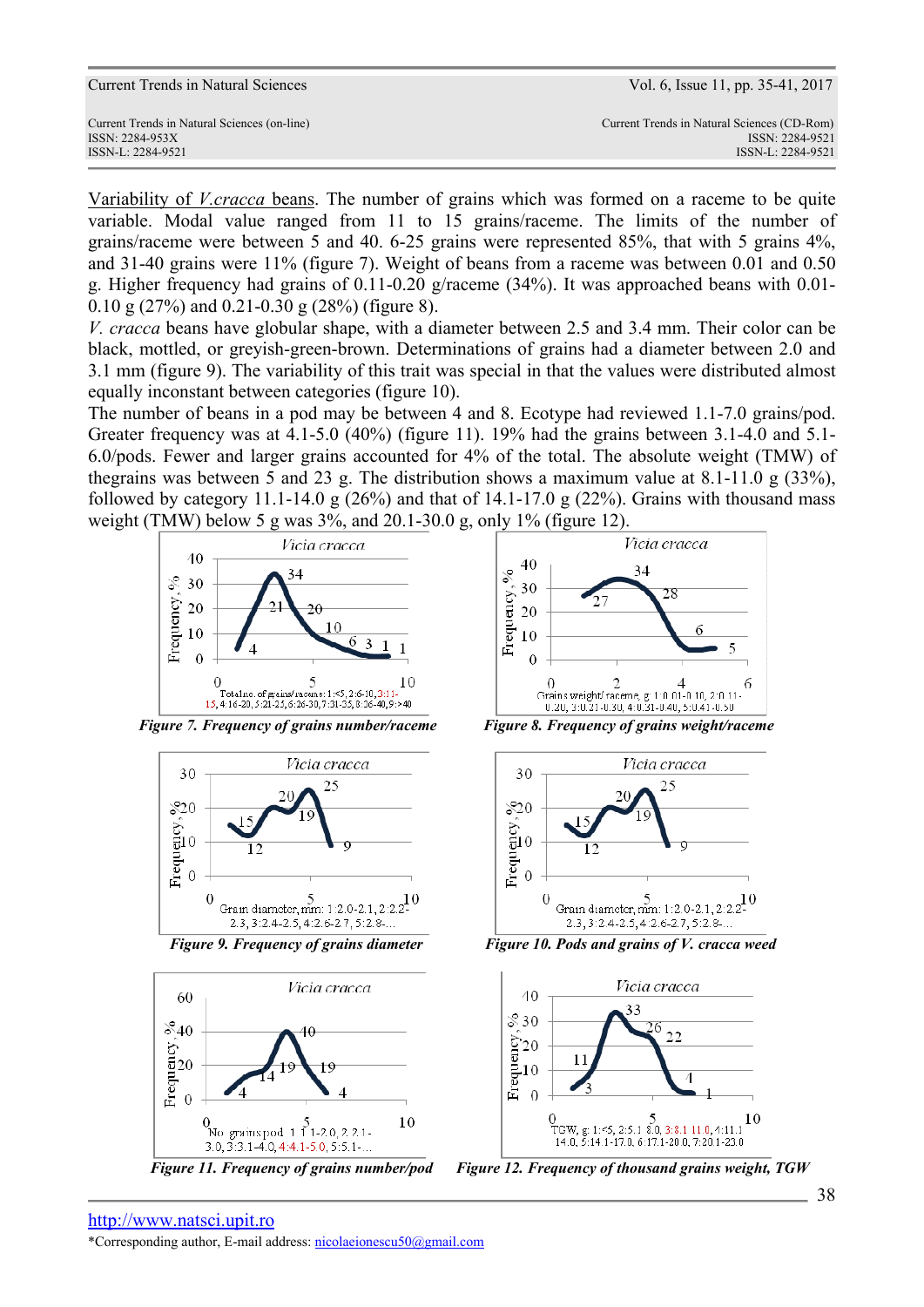ISSN-L: 2284-9521 ISSN-L: 2284-9521

Current Trends in Natural Sciences (on-line) Current Trends in Natural Sciences (CD-Rom) ISSN: 2284-953XISSN: 2284-9521

Correlations between the main characters. The correlation coefficients were tested by Erna Weber transgression probability for 5%, 1% and 0.1% levels. Correlations between all characters examined revealed some negative aspects. Thus, between the width of the pod with the pod number of grains  $(r = -0.040)$  and with thousand grains weight, TGW  $(r = -0.017)$ . These situations indicate that the average number of grains formed in the absolute weight of the pods and their pods were formed thinner due to appearance to the cylindrical thereof. But in most correlations were obtained situations very favorable (table 1). Of them, the correlation between the raceme length and total number of pods/raceme, was very positive  $(r = 0.315***)$ . This racemic fruit as are longer, the more pods can form. The relationship may be the expression of existing conditions in winter wheat grown here (figure 13). Between pods length and number of grains formed was obtained a distinct positive correlation (figure 14). The correlation coefficient is  $r = 0.251**$  and demonstrates that not all bean pods longer forme more grains. The cause may be in the structure and number of pods formed on a raceme. The raceme has more pods, even longer, the number of beans in a pod proved that varies. In another correlation between absolute weight of the grain and diameter, the result was very positive, with a very high value of the correlation coefficient ( $r = 0.710$ \*\*\*) (figure 15). This shows that when the beans were heavier, the diameter was larger. Feature is important because different conditions favor germination of grains (figure 16).

| <b>Characters</b>                      | Raceme<br>length | Total no.<br>of pods | Pod<br>weight | Pod<br>length | Pod<br>width | Total no.<br>of seeds | <b>Seeds</b><br>weight | Seed<br>diameter | No. seeds/<br>pod | TGW        |
|----------------------------------------|------------------|----------------------|---------------|---------------|--------------|-----------------------|------------------------|------------------|-------------------|------------|
| Raceme                                 |                  |                      |               |               |              |                       |                        |                  |                   |            |
| length                                 | 1                | $0.315***$           | $0.319**$     | 0.039         | 0.022        | $0.326***$            | $0.316**$              | 0.079            | 0.058             | 0.133      |
| Total no.of                            |                  |                      |               |               |              |                       |                        |                  |                   |            |
| pods                                   |                  | 1                    | $0.858***$    | $0.309**$     | 0.093        | $0.865***$            | $0.777***$             | 0.039            | 0.007             | 0.114      |
| Pod                                    |                  |                      |               |               |              |                       |                        |                  |                   |            |
| weight                                 |                  |                      | 1             | $0.482***$    | 0.136        | $0.911***$            | $0.956***$             | $0.290**$        | $0.327***$        | $0.395***$ |
| Pod                                    |                  |                      |               |               |              |                       |                        |                  |                   |            |
| length                                 |                  |                      |               | 1             | $0.376***$   | $0.396***$            | $0.397***$             | $0.251**$        | $0.251**$         | 0.149      |
| Pod                                    |                  |                      |               |               |              |                       |                        |                  |                   |            |
| width                                  |                  |                      |               |               | 1            | 0.069                 | 0.058                  | 0.101            | $-0.040$          | $-0.017$   |
| Total no. of                           |                  |                      |               |               |              |                       |                        |                  |                   |            |
| seeds                                  |                  |                      |               |               |              | 1                     | $0.874***$             | 0.024            | $0.481***$        | $0.122*$   |
| Seeds                                  |                  |                      |               |               |              |                       |                        |                  |                   |            |
| weight                                 |                  |                      |               |               |              |                       | 1                      | $0.347***$       | $0.399***$        | $0.530***$ |
| <b>Seeds</b>                           |                  |                      |               |               |              |                       |                        |                  |                   |            |
| diameter                               |                  |                      |               |               |              |                       |                        | 1                | $-0.007$          | $0.710***$ |
| No. seeds/                             |                  |                      |               |               |              |                       |                        |                  |                   |            |
| pod                                    |                  |                      |               |               |              |                       |                        |                  |                   | 0.069      |
| TGW                                    |                  |                      |               |               |              |                       |                        |                  |                   | 1          |
| LSD 5 $\% = 0.19$<br>LSD 1 $\% = 0.25$ |                  |                      |               |               |              | LSD 0.1 $\% = 0.32$   |                        |                  |                   |            |

*Table 1. Correlations between different characteristics of V. cracca weed fruits* 





*Figure 13. Correlation between receme length Figure14. Correlation between pods length with pods number/raceme with grains number/pod*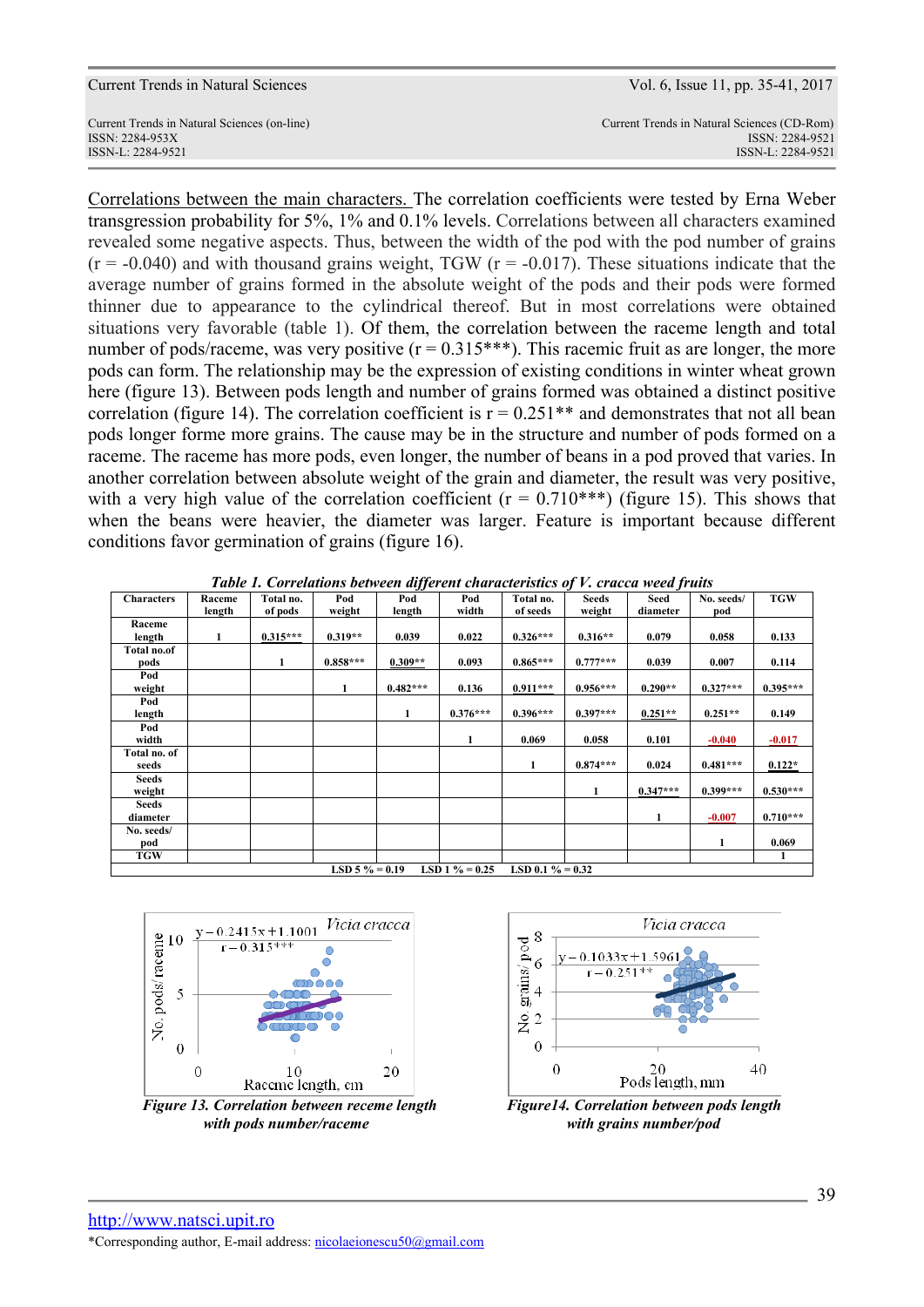Current Trends in Natural Sciences (on-line) Current Trends in Natural Sciences (CD-Rom)





*Figure 15. Correlation between TGW and grains diameter Figure 16. V. cracca grains* 

Statistical analysis of *V. cracca* fruit variability. Were calculated for each character analyzed: the average ( $\bar{a}$ ), the variance (s<sup>2</sup>), the standard error (s) and the coefficient of variation (CV,%). Statistical estimates made have highlighted the characteristic values of *Vicia cracca* ecotype of wheat crop. The values obtained were characteristic. Such raceme fruit measured 10.27 cm in length, formed 3.58 pods, and weighted 0.342 g. The pods have 26.57mm of lengths and 6.69 mm in width (table 2). Raceme produced an average of 15.6 grains, and weighing 0.185 g. The number of grains from a pod was 4.363, the grain diameter was 2.565 mm, and the absolute weight of the grains (as TGW) was 10.56 g (table 3).

### *Table 2. Statistical indices of Vicia cracca* **L.** *fruits*

| Indices               | Racemes |        |           |            |             |
|-----------------------|---------|--------|-----------|------------|-------------|
|                       | Length, | No. of | Pods      | Pods       | Pods width. |
|                       | cm      | pods   | weight, g | length, mm | mm          |
| Average, a            | 10.27   | 3.58   | 0.342     | 26.57      | 6.69        |
| Variance, $s^2$       | 3.451   | 2.024  | 0.0295    | 18.460     | 0.9837      |
| Standard error, s     | 1.8576  | 1.4226 | 0.1718    | 4.2965     | 0.9918      |
| Coef. de variation, % | 18.09   | 39.74  | 50.23     | 16.17      | 14.83       |

| Indices               | Grains                         |           |        |                 |        |
|-----------------------|--------------------------------|-----------|--------|-----------------|--------|
|                       | No. grains/<br>Total<br>Grains |           |        | Grain diameter. | TGW, g |
|                       | number                         | weight, g | pod    | mm              |        |
| Average, $\bar{a}$    | 15.60                          | 0.185     | 4.363  | 2.565           | 10.56  |
| Variance, $s^2$       | 57.3636                        | 0.0119    | 1.312  | 0.0974          | 37.212 |
| Standard error, s     | 7.5739                         | 0.1092    | 1.1454 | 0.3122          | 6.1002 |
| Coef. de variation, % | 48.55                          | 59.03     | 26.25  | 12.17           | 57.77  |

*Table 3. Statistical indices of Vicia cracca* **L.** *grains* 

## **4. CONCLUSIONS**

A common species that cause significant damage is *Vicia cracca* L. The weed is widespread in southern territory, because the existing cross-ecotype is very well adapted to the specific biology of the winter wheat crop. To a control through its management it is good to know as many of morphological characters. It was found that a species that express variability broadest possible help in finding the most suitable method of control. Morphological variability, especially reproductive, being less known, may express cross-type existing in these conditions (table 4).